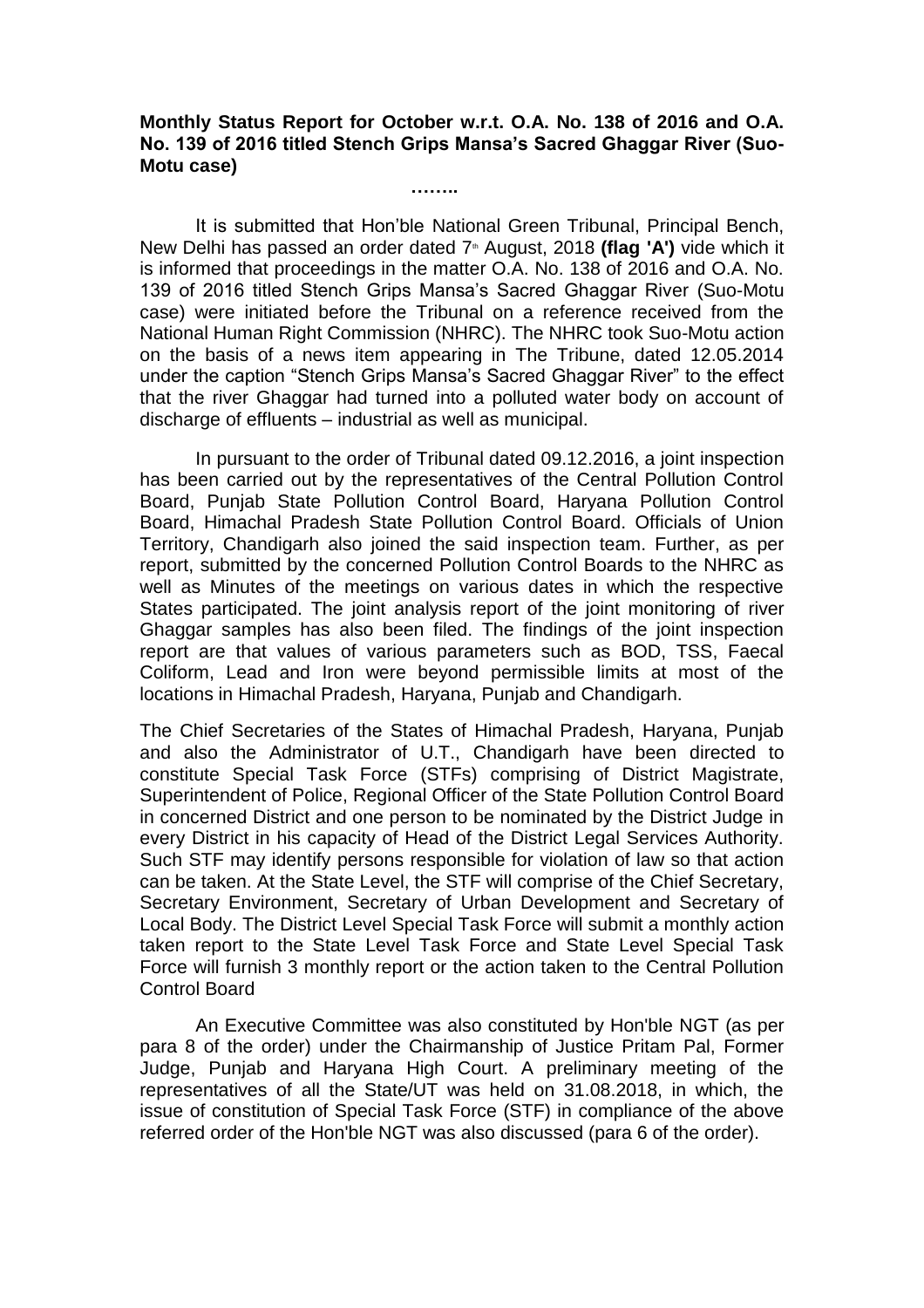Accordingly, District Level Special Task Force and a State Level Special Task Force was constituted by the Environment Department, Chandigarh Administration vide order dated 07.09.2018 **(flag 'B').**

The mandate of the above task force has also been given in the order of Hon'ble NGT. The STF at the district level has the mandate of indentifying the persons responsible for the violations of the law so that the action can be taken. The State level STF has to furnish three monthly report to the CPCB which will be based on the monthly report submitted by District Level STF.

The first meeting of District Level Special Task Force was held on 01.10.2018. The detail of decisions taken in the said meeting and action taken on the decisions are given as under:

| Sr.<br>No.     | Decision taken in the meeting                                                                                                                                                                                                                                                                                                                                                                                                                                                                                                                                                                       | <b>Action taken report</b>                                                                                                                                        |
|----------------|-----------------------------------------------------------------------------------------------------------------------------------------------------------------------------------------------------------------------------------------------------------------------------------------------------------------------------------------------------------------------------------------------------------------------------------------------------------------------------------------------------------------------------------------------------------------------------------------------------|-------------------------------------------------------------------------------------------------------------------------------------------------------------------|
| 1              | Municipal Corporation, Chandigarh and<br>Engineering Department, Chandigarh<br>Administration will upgrade the existing<br>STPs/set up new STPs in their respective<br>jurisdiction to meet with the standards<br>directed by CPCB/CPCC and action plan<br>in this regard alongwith timeline will be<br>submitted within 15 days.                                                                                                                                                                                                                                                                   | Action Plan has not been<br>submitted.                                                                                                                            |
| $\overline{2}$ | of Chandigarh<br>officers<br>Pollution<br>The<br>Control Committee (CPCC), Engineering<br>Department Chd. Admn. and Municipal<br>Corporation, Chd. have identified the 10<br>points<br>where<br>sewerage<br>water<br>is<br>without<br>discharged<br>treatment<br>into<br>SukhnaChoe.<br>Municipal<br>Corporation,<br>Chandigarh and Engineering Department,<br>Administration<br>Chandigarh<br>will<br>take<br>measures to tap these points to ensure<br>that no untreated waste water release into<br>SukhnaChoe. Status report in this regard<br>will be submitted by the M.C. within 15<br>days. | Reply<br>submitted<br>by<br>Municipal<br>Corporation,<br>Chandigarh & Engineering<br>Chandigarh<br>Department,<br>Administration is placed at<br>Annexure-I & II. |
| 3              | Prior intimation shall be given by the<br>CPCC to the Police Deptt. for providing<br>police protection to the officers for carrying<br>out inspection and deputing the beat cops<br>with the team.                                                                                                                                                                                                                                                                                                                                                                                                  | Action will be taken<br>whenever required.                                                                                                                        |
| $\overline{4}$ | Municipal Corporation, Chandigarh will<br>provide the list of industrial plots who have<br>not taken sewer connection.                                                                                                                                                                                                                                                                                                                                                                                                                                                                              | Not provided by MCC                                                                                                                                               |
| 5              | <b>Points</b><br>where<br>waste<br>water<br>being<br>is<br>discharged into N-Choe to be identified in<br>the coming time                                                                                                                                                                                                                                                                                                                                                                                                                                                                            | CPCC has provided the<br>list of points where waste<br>water is being discharged<br>into N-Choe in 2 <sup>nd</sup> meeting                                        |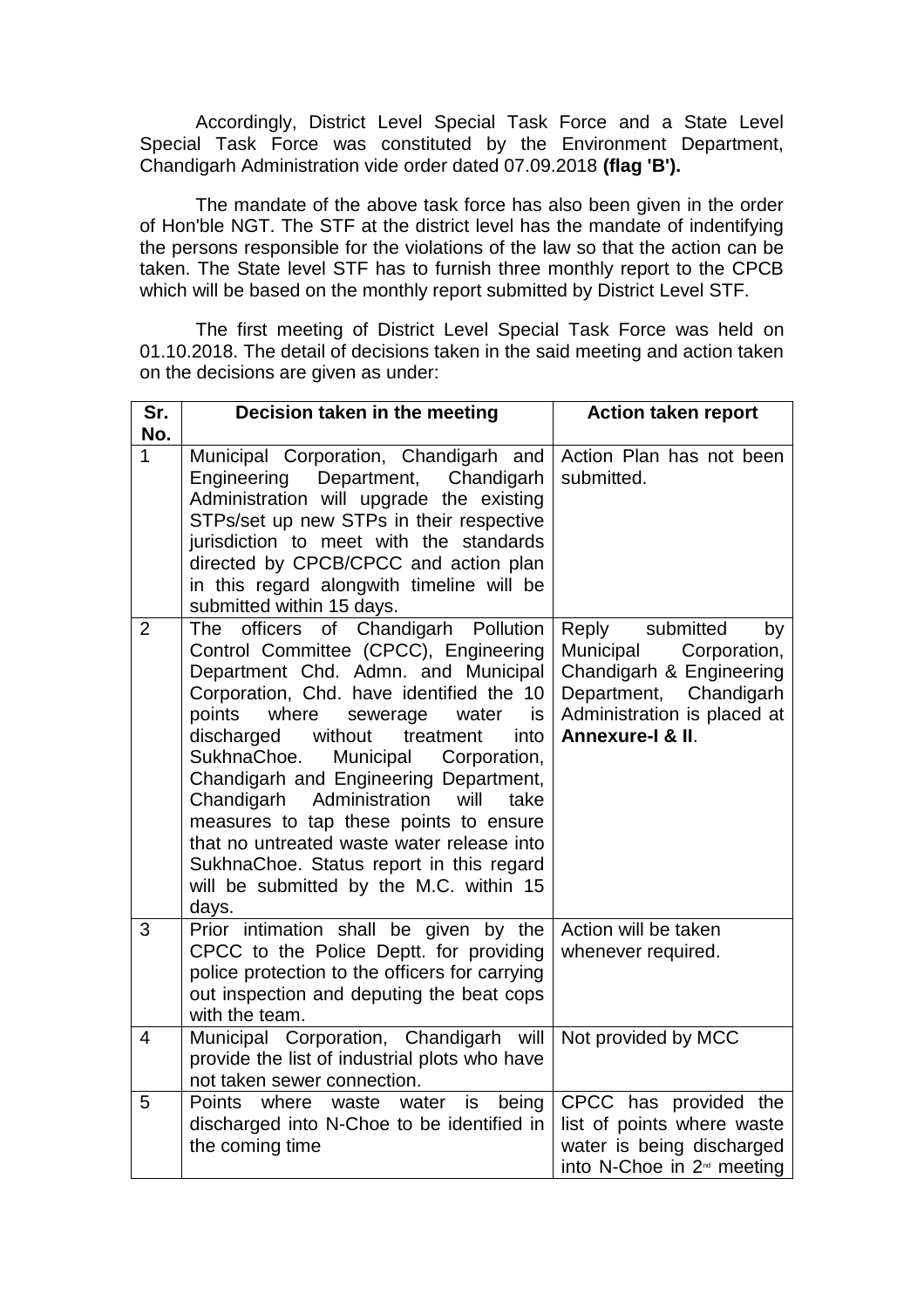|   |                                                                                                                                                                                                                    | (placed at Annexure-III)                                                   |
|---|--------------------------------------------------------------------------------------------------------------------------------------------------------------------------------------------------------------------|----------------------------------------------------------------------------|
| 6 | CPCC will provide the quality of drains at<br>entry/exit points.                                                                                                                                                   | CPCC has provided the<br>Data in $2nd$ meeting (placed<br>at Annexure-IV). |
|   | MC, Chd. will provide the details of<br>discharge points at Patiala kiRao and<br>provide the action plan for stoppage of the<br>same.                                                                              | Not provided by Municipal<br>Corporation, Chandigarh                       |
| 8 | MC, Chd. will identify the people who have<br>laid down illegal pipelines and discharging<br>waste water into storm water drainage<br>system/drains and Public Notice shall be<br>given by the CPCC in this regard | Not provided by Municipal<br>Corporation, Chandigarh                       |

The second meeting of District Level Special Task Force was held on 11.10.2018. The detail of decisions taken in the said meeting and action taken on the decisions are given as under:-

| Sr.                 | Decision taken in the meeting                                                                                                                                                                                           | <b>Action taken report</b>                                                                                            |
|---------------------|-------------------------------------------------------------------------------------------------------------------------------------------------------------------------------------------------------------------------|-----------------------------------------------------------------------------------------------------------------------|
| No.<br>$\mathbf{1}$ | The points through which the waste water<br>is being discharged directly into the N-choe<br>should be closed within 15 days by the<br>M.C.                                                                              | No reply was received<br>from<br><b>Municipal</b><br>Corporation, Chandigarh                                          |
| 2 <sup>1</sup>      | The draft of action plan will be given by the<br>Environment Deptt. to the Municipal<br>Corporation by today and thereafter the<br>action taken report will be submitted by the<br>Municipal Corporation within todays. | Format for Action Plan<br>has been<br>provided to<br>both Agencies but Action<br>Plan has<br>not<br>been<br>received. |
| $\mathbf{3}$        | The pipeline laid down illegally by the road<br>side vendors near the N-choe should be<br>closed by the M.C. within 3-4 days.                                                                                           | No reply<br>has<br>been<br>received.                                                                                  |
| 4                   | Advertisement should be given by the M.C.<br>in which the team is going for removal of<br>pipeline laid down illegally in the area<br>under the Chandigarh jurisdiction by the<br>roadside vendors near the N-choe.     | intimation<br>No l<br>was<br>provided by Municipal<br>Corporation, Chandigarh                                         |

Thereafter, meeting of all the concerned Head of Departments alongwith their Nodal Officers as well as State Level Special Task Force and District Level Special Task Force was held on 22<sup>nd</sup> October, 2018 under the Chairmanship of Justice Pritam Pal, Chairman, Executing Committee.

As per the directions of Executing Committee reply has been filed by the Municipal Corporation, Chandigarh w.r.t. Solid Waste Management and Waste Water discharge however no reply from Engineering Department, Chandigarh Administration (which is managing some areas of drains & STPs)